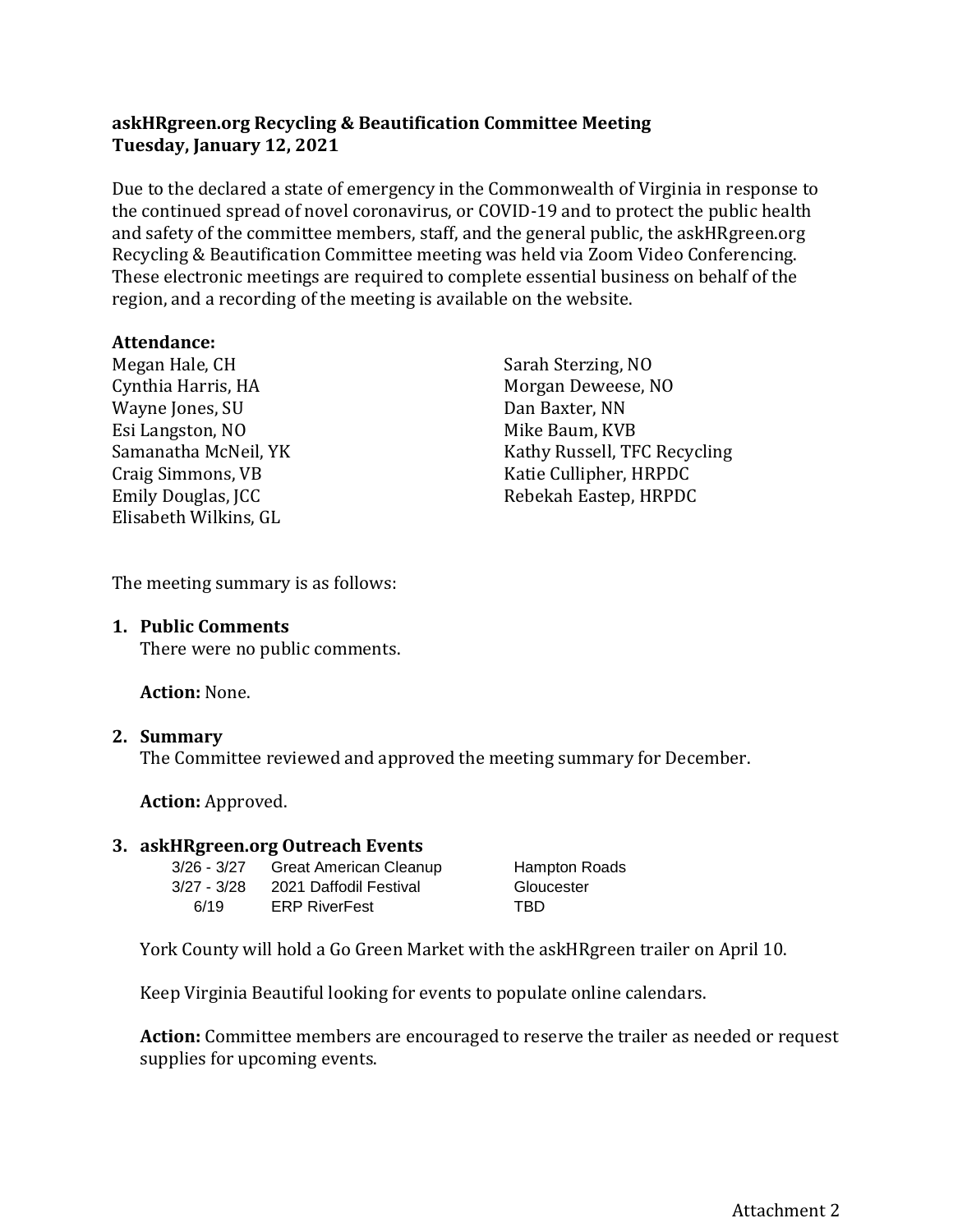## **4. Great American Cleanup 2021**

The Committee discussed plans for the Great American Cleanup on March 26-27, 2021.

- HRPDC staff is working to have GAC registration page on askHRgreen.org updated for 2021.
- Committee members are encouraged to begin their own outreach as well to core group of local volunteers and supporters.
- Billboard outreach Adams, VDOT boards. VDOT Virginia is for Lovers not Litter campaign launched.
- New VDOT statewide litter campaign available at<https://loversnotlitter.org/> may be an opportunity to further partnership with VDOT.
- HRPDC staff inquired about any metrics to support the increases in litter.
	- o Increased PPE
	- o Fewer group cleanups
	- o Municipal workers only cleaning select areas
	- o More complaints about litter from citizens
- HRPDC staff will prepare a news release and sample social media for Committee review.
- Chesapeake can share sample communications to Adopt a Spot groups. Also recommended early outreach to past volunteers and supporters.

**Action:** Committee members and HRPDC staff will continue planning for GAC events.

## **5. Recycling Outreach**

The Committee reviewed and discussed final campaign elements for the Start Smart, Recycle Right initiative.

- National news story on localities cancelling recycling sparked local concerns about the status of recycling programs.
- News release has been provided and approved for distribution.
- Revised rack card will be sent for final Committee review after the meeting.
- Chris Reckling and Erin Miller are both local reporters who have expressed interest in covering the upcoming SSRR program.
- Committee members were invited to request any additional resources they may need for local promotions and outreach of the SSRR program.
- Still awaiting a response on grant application requesting funds to support a paid media campaign of the SSRR program.
- Co-promotion opportunities with TFC Recycling and CVWMA.

**Actions:** Start Smart, Recycle Right campaign approved for launch.

# **6. Cigarette Litter Outreach**

Committee members provided updates on implementing the #NoButtsAboutIt initiative.

• In order to present a cohesive regional message, the Committee agreed to brand outreach photos with the same overlay hashtags in black, white, or yellow with the askHRgreen logo. HRPDC staff will send out updated files for local use.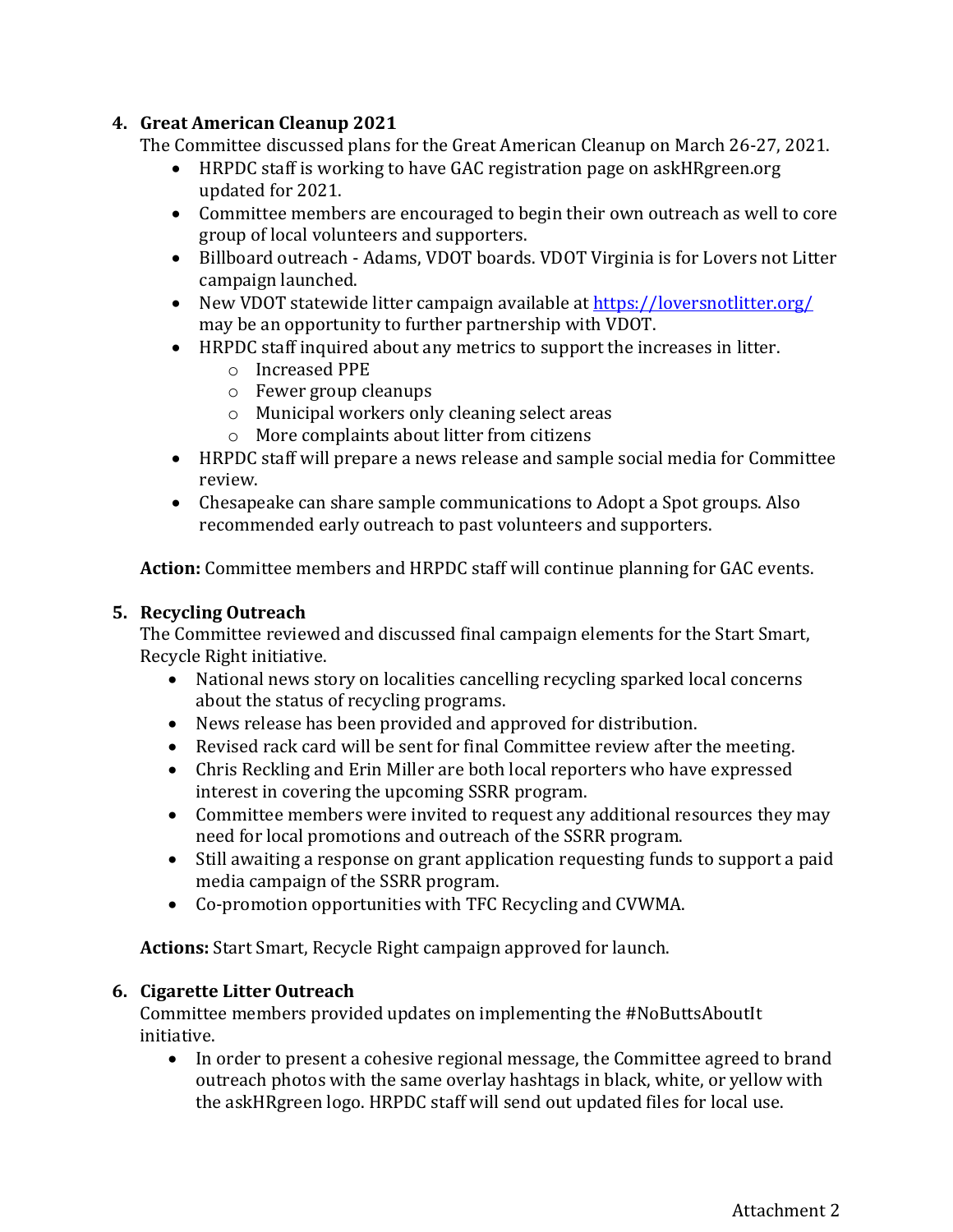- The Committee reviewed the revised signage artwork. The Committee made the following recommendations:
	- o Prefer a snubbed out cigarette butt for the graphic
	- o Selected the first three messages for printing
	- o Move ask logo to top center of design
- Colorful messages would be better for bus shelters, web displays, etc. but not printed. The Committee would like the colorful messages in poster and social media sizes.
- The Committee asked HRPDC staff to put out a call from interested localities to determine how many sets of lawn signs should be ordered. An extra set should be ordered for the askHRgreen trailer as well.
	- o Lawn signs should include gromments and be printed back and front.
- Keep Virginia Beautiful has strict requirements about not involving youth in cigarette litter outreach. Scout leaders have said awareness building on the issue is fine but youth cannot distribute supplies, etc. Scouts also initiated the involvement in Newport News after firsthand experience with the amount of cigarette litter collected during community cleanups.
- Hampton will be completing big butts photography over the next three weekends.
- Chesapeake TV will be running a story on the Chesapeake KVB grant for installation of cigarette ash receptacles and can include the #NoButtsAboutIt campaign.
- The Committee reviewed sample pricing for creating a cigarette ash receptacle grant program in partnership with the Stormwater Education Committee. Each locality would receive an allotment of receptacles using a regional formula.
	- o Localities would be responsible for storing their supply of receptacles and evaluating applications from local businesses.
	- o Grant receipents receive the receptacles are responsible for installation and maintenance.
	- $\circ$  The Committee would like to recommend fire resistance liners as part of the maintenance agreement (recommended, not required).
	- o The Committee approved the purchase of 100 Ceasefire receptacles.
- HRPDC staff will follow-up on the pocket ashtrays ordered in the fall.

**Actions:** HRPDC staff will discuss cigarette litter receptacle grant program with the Stormwater Education Committee on Friday, January 15.

### **7. Grants**

There was no update on the DEQ Competitive Litter Prevention & Recycling Grant.

### **Actions:** None.

### **8. Staff Reports**

*FY21 Budget* - The current FY21 budget was provided for review.